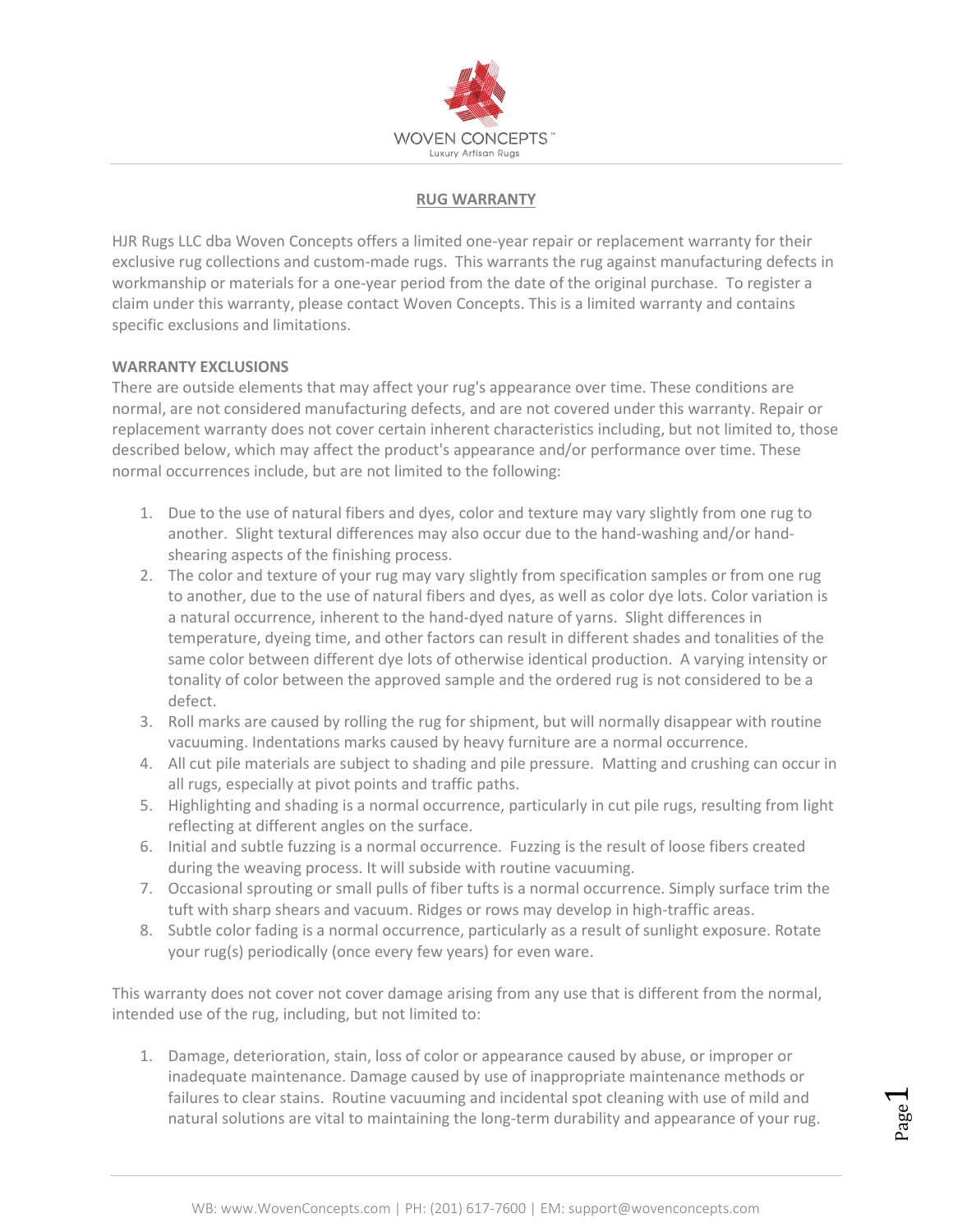

- 2. Damage caused by chlorinated or any other solvent-based cleaning agents. Damage caused by exposure to substances or contaminants which degrade or destroy color in rug.
- 3. Damage caused by one-time or repeated dragging of heavy or blunt objects across the rug.
- 4. Damage or color change caused by grease, mud, asphalt, tar, paints, ink, rust, blood, cement, urine, feces, vomit, burns, pets, tears, cuts, pulls, shading or pile reversal fading. Damage caused by, sharp objects and the like.
- 5. Damage arising from the condition of the floor, floor covering or sub-floor (i.e. undue moisture).
- 6. Damage arising from use in environments maintained at abnormal temperature and humidity levels. Damage arising from outdoor use. Damage arising from water leak exposure.
- 7. Damage from casualty events, including but not limited to smoke, fire, storm, flood, or other natural disasters.
- 8. Damage arising from placement in any area regularly subjected to wheeled or rolling apparatuses.
- 9. Damage arising from non-use of a rug pad (good quality underlay). Proper (durable and nonmesh) rug pad use is required for all rugs, in any application, to protect the rug and enhance the performance of the rug. Woven Concepts will offer the purchase of a proper rug pad with every rug.
- 10. Damage arising from any change, modification, installation to the rug which might occur after it leaves Woven Concepts' premises, including, but not limited to the presence of chemicals, adhesives or materials which were not specified as components of the rug.

# REMEDY EXCLUSIONS & LIMITATIONS

If a manufacturing defect has been identified upon receipt of rug, or develops under normal conditions of use, Woven Concepts will repair or replace the damaged rug, at its discretion. Your sole and exclusive remedy under this limited warranty for any and all losses or damages resulting from defective rug shall be the repair or replacement of the rug, as determined by Woven Concepts in its sole discretion, or, to the extent permitted by law, within the limited warranty coverage period. Woven Concepts holds the right to repair any damages to factory new standard. Woven Concepts' total aggregate liability shall not exceed the rug's invoice amount to the original purchaser. Woven Concepts is not responsible for bodily injury, property loss or damage, removal or relocation of furnishings, or any incidental or consequential damages or costs associated with repair or replacement.

If repair or replacement is chosen by Woven Concepts as the appropriate remedy, Woven Concepts will not be responsible for additional expenses including but not limited to: labor, the removal of furniture and the like which are located on, above, or around the rug, or shipping or handling. These additional expenses shall be borne by you. If the rug you originally purchased is not available, replacement will be made with a current, comparable Woven Concepts rug.

In no event shall Woven Concepts be liable to you for; any lost or prospective profits; losses or damages arising from delay in performance, consequential, incidental, special, or punitive damages arising out of the purchase or use of the rug resulting from the breach of these limited warranties or any implied warranties.